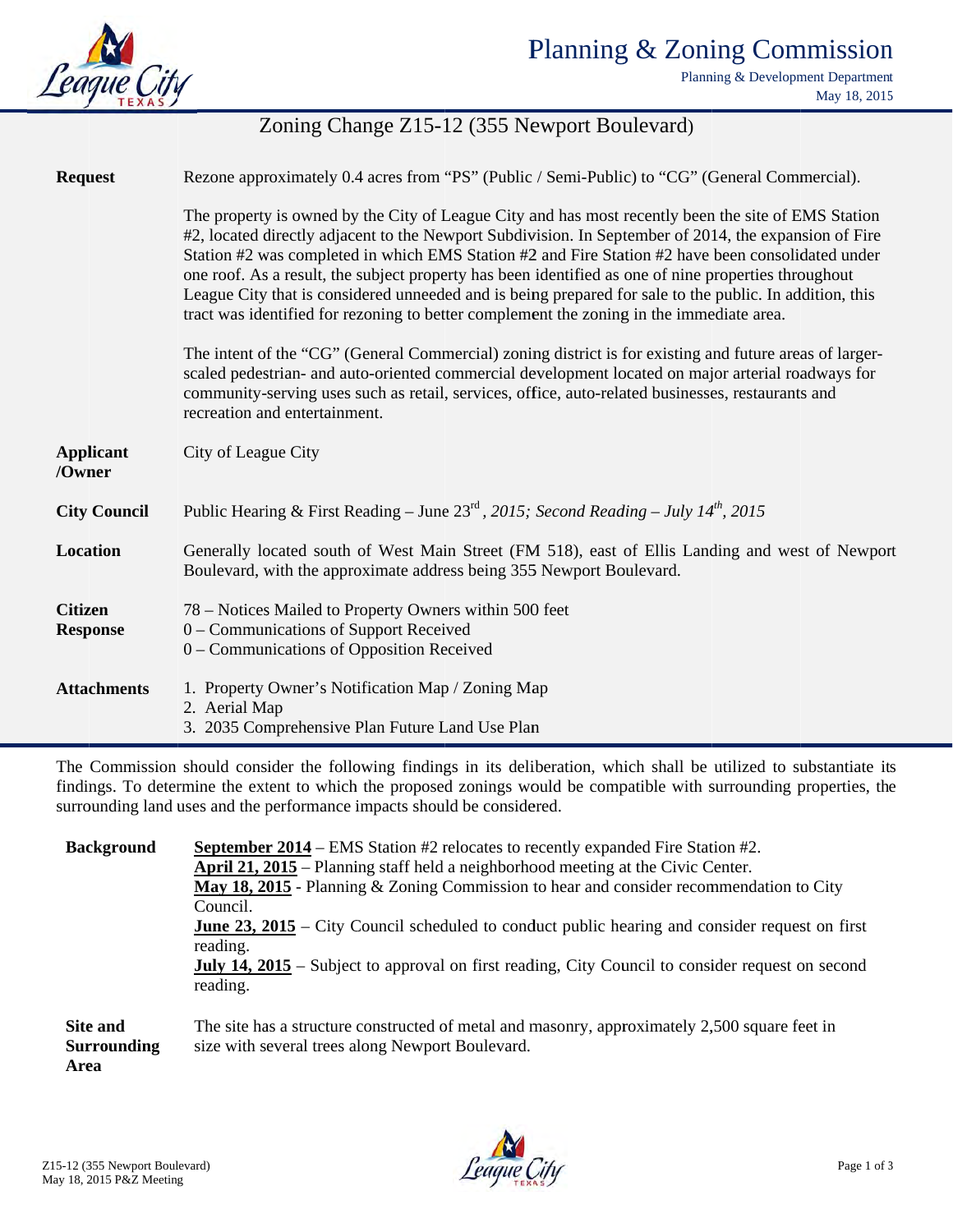| <b>Direction</b>                                                                           | <b>Surrounding Zoning</b> | <b>Surrounding Land Use</b>            |  |
|--------------------------------------------------------------------------------------------|---------------------------|----------------------------------------|--|
| North                                                                                      | " $CG$ "                  | <b>Undeveloped Property</b>            |  |
| South                                                                                      | ROW and "RSF-7"           | <b>Undeveloped Property</b>            |  |
|                                                                                            | ROW and "CG"              | Newport Boulevard and Commercial Lease |  |
| East                                                                                       |                           | <b>Spaces</b>                          |  |
| West                                                                                       | $"RSF-7"$                 | Drainage Ditch and Ellis Landing       |  |
|                                                                                            |                           | Subdivision                            |  |
|                                                                                            |                           |                                        |  |
| The Future Land Use Plan of the 2035 Comprehensive Plan identifies the subject property as |                           |                                        |  |

**Conformity with Com hmprehensive Plan n**<br>cess and

**Directio**<br>
North<br>
South<br>
East<br>
West<br>
The Future<br>
"Enhanced convenienc<br>
districts are<br>
strip center:<br>
with parking or t<br>
spaces and<br>
Access is p<br>
Newport B<br>
Roadway<br>
Row Wid<br>
Pavement<br>
and Type<br>
Equivalent<br>
available to<br>
D "Enhanced Auto Dominant Commercial". Enhanced Auto Dominate Commercial focuses on the convenience and access for customers and employees almost exclusively by automobile. These districts are typically at major intersections or linear along major roadways as standalone or retail strip centers. Walkability and connectivity being minimal. The buildings are typically setback with parking dominating the site. Landscaping is emphasized, but most often is an accent to parking or the structures. Uses of the property are generally limited to retail with some office spaces and are rarely mixed.

**Access and Tra affic** 

Access is provided from Newport Boulevard.

## **Imp pacts**

**Newport B Boulevard**

|                            | <b>Existing Conditions</b>                                                                 | <b>Proposed Conditions</b>                                                                    |
|----------------------------|--------------------------------------------------------------------------------------------|-----------------------------------------------------------------------------------------------|
| Roadway Type               | Local                                                                                      | Local                                                                                         |
| <b>ROW</b> Width           | 60 Feet                                                                                    | 60 Feet                                                                                       |
| Pavement Width<br>and Type | 2-lane, divided, 28-foot wide<br>concrete pavement width with<br>sidewalks on either side. | 2-lane, divided, 28-foot<br>wide concrete pavement<br>width with sidewalks on<br>either side. |

**Wa ater & Sew wer** Equivalent Dwelling Units (EDU's) are used to determine the capacity of water and waste water available to a site. With a single-family dwelling unit being equivalent to 1 EDU, the Engineering Department indicates that the water and sewer capacity are adequate to serve this development.

Water is accessible through a 10-inch water line along the west side of Newport Boulevard.

Sanitary sewer is accessible through an 8-inch sewer line along the southern property line.

**Flo odplain**  The entire property is currently located outside the floodplain.

> It should be noted that the Federal Emergency Management Agency (FEMA) has indicated that new floodplain maps are being prepared for Galveston County and are anticipated to be finalized within the next 12 months. Preliminary floodplain maps show the subject property as remaining outside the floodplain.

- **Pub blic Benefit vs. Imposed Har rdship** Based upon the information provided, the Commission will have to determine "the gain to public health, safety, welfare, due to denial of this application as compared to the hardship imposed upon the owner as a result of denial of the application."
- **Reco ommendation**  the owner as a result of denial of the application."<br>Given the Future Land Use Plan designation for the property and adjacent properties to the north and west being zoned General Commercial, staff recommends approval.

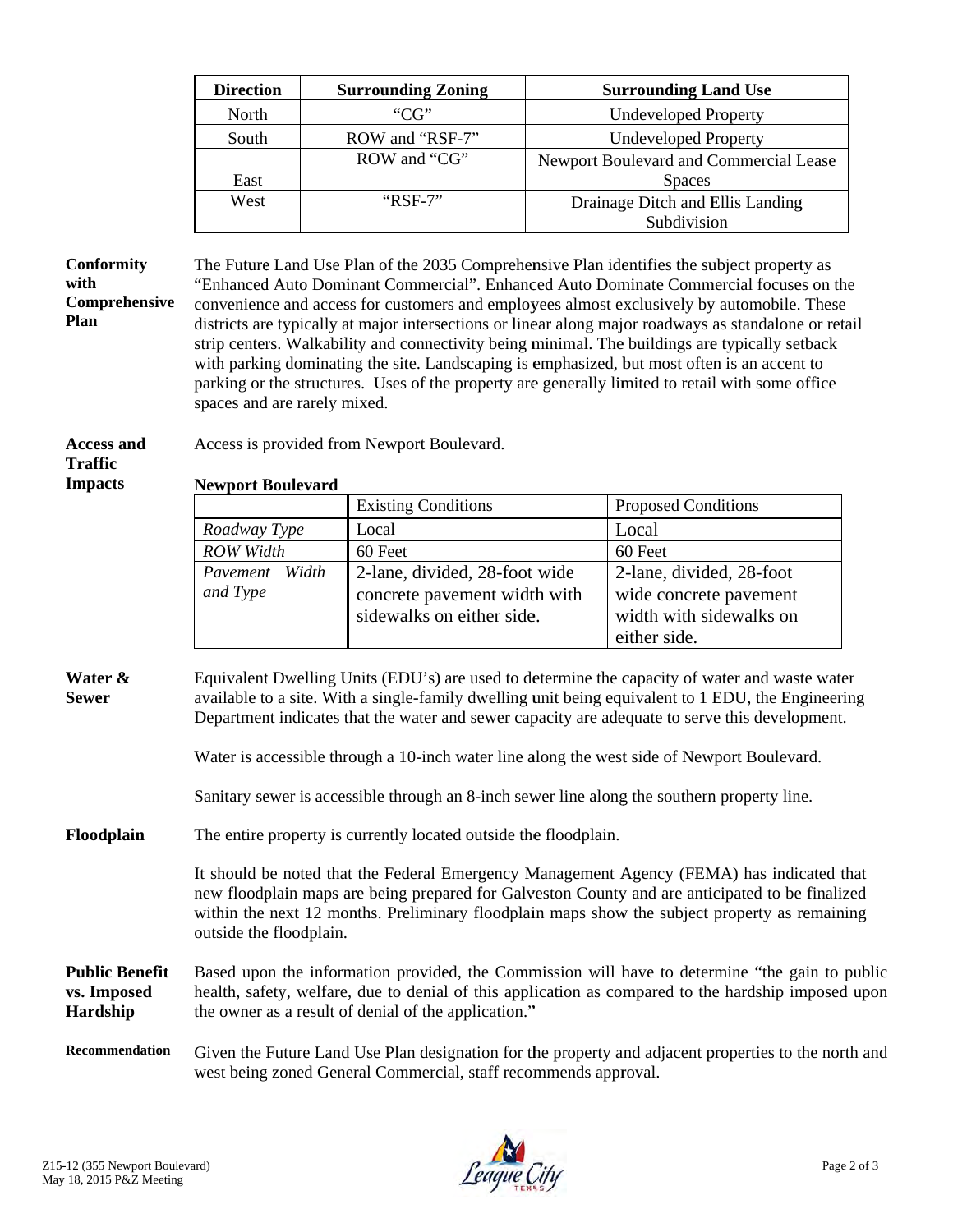For mark additional k.linenschmidt@leaguecity information,<br>It @ leaguecity<br>g you may .com. contact Mark Linenschmidt, Senior Planner at 281-554-1078 or at

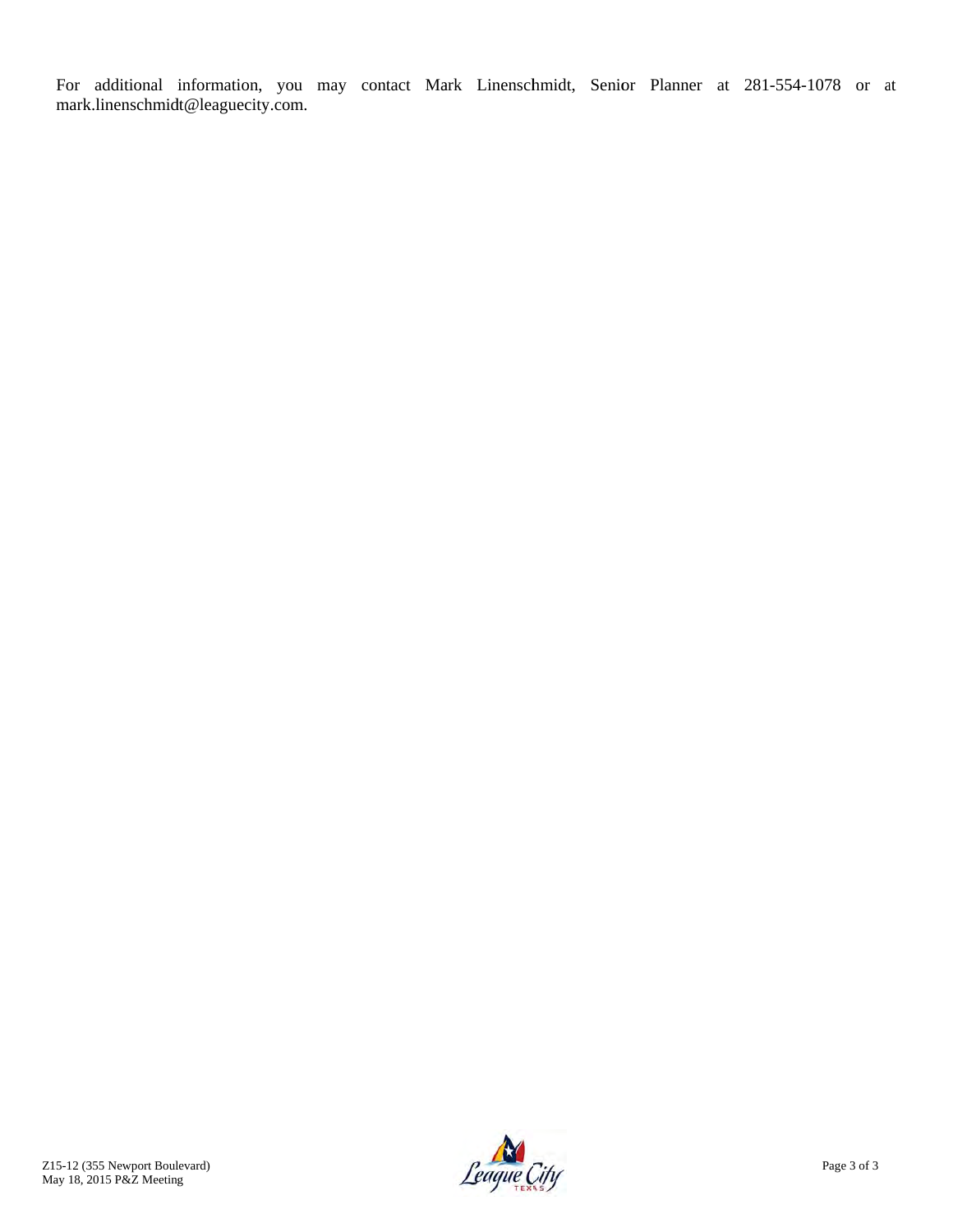College of the **Mainland** 

> **Commercial Shopping Center**

**Clear Creek Village Subdivision** 

Street (FM 518)

**West Main** 

Regions Bank

**Commercial Shopping Center** 

Newport Boulevard

Christus Victor

**Church** 

**Undeveloped** 

**Apartments Subject Property** 

**Oaks of League City** Hobbs Road

**Ellis Landing** Subdivision

**Newport Subdivision** 

Drainage Ditch

**Ross Elementary** School

 $m = 1$